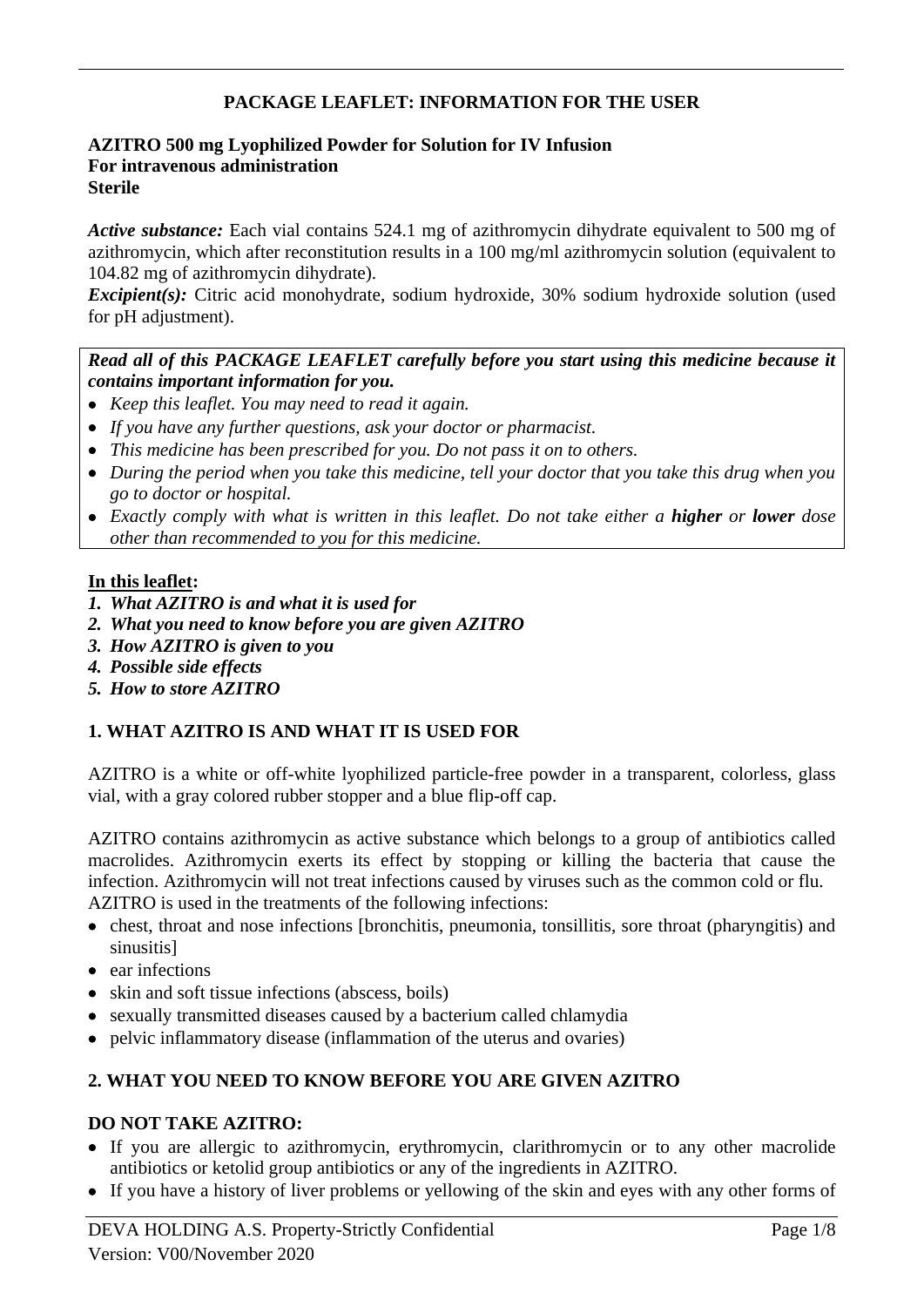azithromycin (e.g., tablet, suspension, injection).

## **Take special care with AZITRO**

- If you have liver problems (AZITRO is not recommended for those with severe liver impairment)
- If you have kidney problems (those with severe kidney failure may need dose adjustment)
- If you have compensated (decompensated) heart failure or other heart disease (AZITRO may increase the risk of heart rhythm abnormalities)
- If you have had an abnormality in your heart rhythm, such as bradycardia (slowing of the heartbeat), OT syndrome that can lead to sudden death, or torsades de pointes (manifesting in electrocardiography (ECG)), or if you had such a condition in the past
- If you are using drugs that extend the QT interval: class 1A (quinidine, procainamide) and class III antiarrhythmics (dofetilide, amiodarone, sotalol)
- If your blood potassium or magnesium levels are low (hypokalemia, hypomagnesemia)
- If you are elderly
- If you have Myastenia gravis (a type of nerve-muscle disease that appears as muscle weakness and fatigue)

# **If you are taking any of the following medicines;**

- Any ergot-derived drugs such as ergotamine (a drug used to treat migraine),
- Medicines used in heart rhythm disorder (class IA and III antiarrhythmics),
- Cisapride
- Terfenadine (see "Using with other medicines")

*Please consult your doctor, even if these warnings were applicable to you at any time in the past.*

# **Taking AZITRO with food and drink**

Since the drug is administered intravenously, it is not affected by food and drinks.

## **Pregnancy**

*Consult your doctor or pharmacist before taking this medicine.* AZITRO should not be used during pregnancy unless it is absolutely required.

*If you realize that you are pregnant during therapy, consult your doctor or pharmacist immediately.*

## **Breast-feeding**

*Consult your doctor or pharmacist before taking this medicine.*

Since there is not enough information about whether azithromycin is excreted in human milk or not, it should not be used in breastfeeding mothers unless it is absolutely required.

## **Driving and using machines**

AZITRO has no effect on the ability to drive and use machines.

## **Important information about some of the ingredients of AZITRO**

Each vial of AZITRO contains approximately 4.42 mmol (or 101.54 mg) sodium. This should be considered for patients on controlled sodium diet.

## **Using with other medicines**

Tell your doctor before taking AZITRO, if you are taking any of the medicines listed below:

- Warfarin (used to prevent blood clotting)
- Cyclosporine (a drug that suppresses the immune system, used to prevent tissue rejection in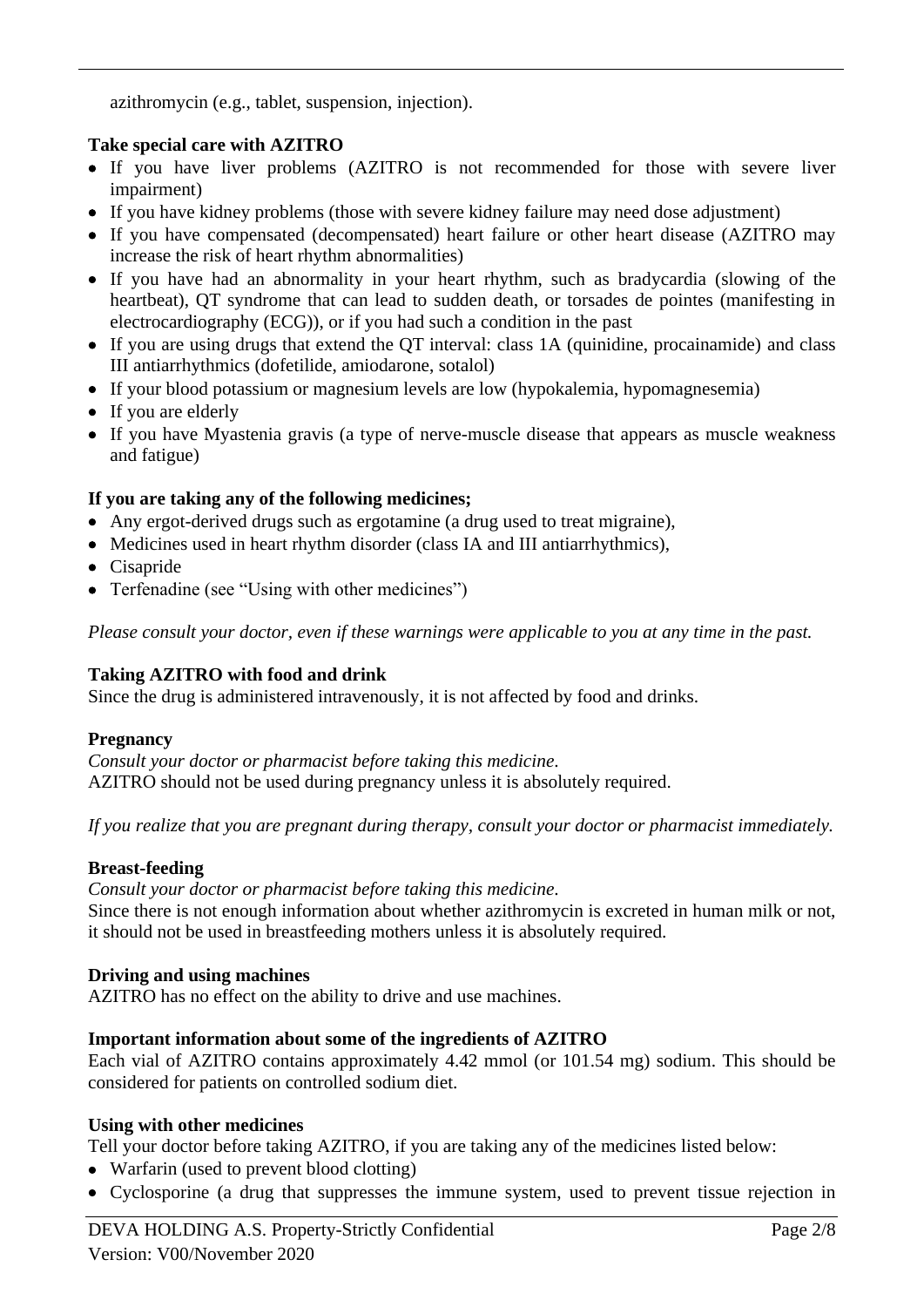organ or bone marrow transplants)

- Digoxin (used in heart failure)
- Ergot derivatives (used in migraine treatment)
- Theophylline (used to treat asthma)
- Terfenadine (used to treat allergies and hay fever)
- Zidovudine (used to treat AIDS patients).

*If you are taking or have recently taken any other medicines, including medicines obtained without prescription, please tell your doctor or pharmacist*.

## **3. HOW AZITRO IS GIVEN TO YOU**

#### **Instructions for proper use and dose/frequency of administration**

Your doctor will decide how much and how long you will need AZITRO and will administer it to you.

The infusion dose of AZITRO is usually 500 mg intravenously for 2–5 days. Then, one 500 mg oral dose should be administered daily to complete a 7–10 day treatment cycle.

#### **Method and route of administration**

This medicine will be administered by healthcare professionals, do not administer on your own. After diluting with a suitable solution, AZITRO is administered only intravenously.

#### Preparation of the solution for intravenous administration

#### *Reconstitution*

The initial solution of azithromycin is prepared by adding 4.8 ml of sterile water for injections to the 500 mg vial and shaking the vial until all the drug is dissolved. It is recommended that a standard 5 ml (non-automated) syringe be used to ensure that the exact volume of 4.8 ml of sterile water for injections is dispensed. Each ml of reconstituted solution contains azithromycin dihydrate equivalent to 100 mg azithromycin (100 mg/ml).

Parenteral administration drugs should be inspected visually for particulate in suspension prior to administration. If particulate in suspension is evident in reconstituted solution, the drug solution should be discarded.

The reconstituted solution must be further diluted prior to administration as instructed below.

## *Dilution*

To obtain a azithromycin concentration of 1.0-2.0 mg/ml, transfer 5 ml of the 100 mg/ml azithromycin solution to the appropriate amount of any of the diluents listed below.

- 0.9 % sodium chloride
- 0.45 % sodium chloride
- 5% dextrose in water
- Lactated Ringer's solution
- 20m Eq KCI Solution with 0.45% Sodium Chloride with 5% Dextrose
- 5% Dextrose in Lactated Ringer's Solution
- 5% dextrose in 0.3% sodium chloride
- 5% dextrose in 0.45% sodium chloride

#### Final infusion solution concentration (mg/ml)  $\vert$  Amount of diluent (ml)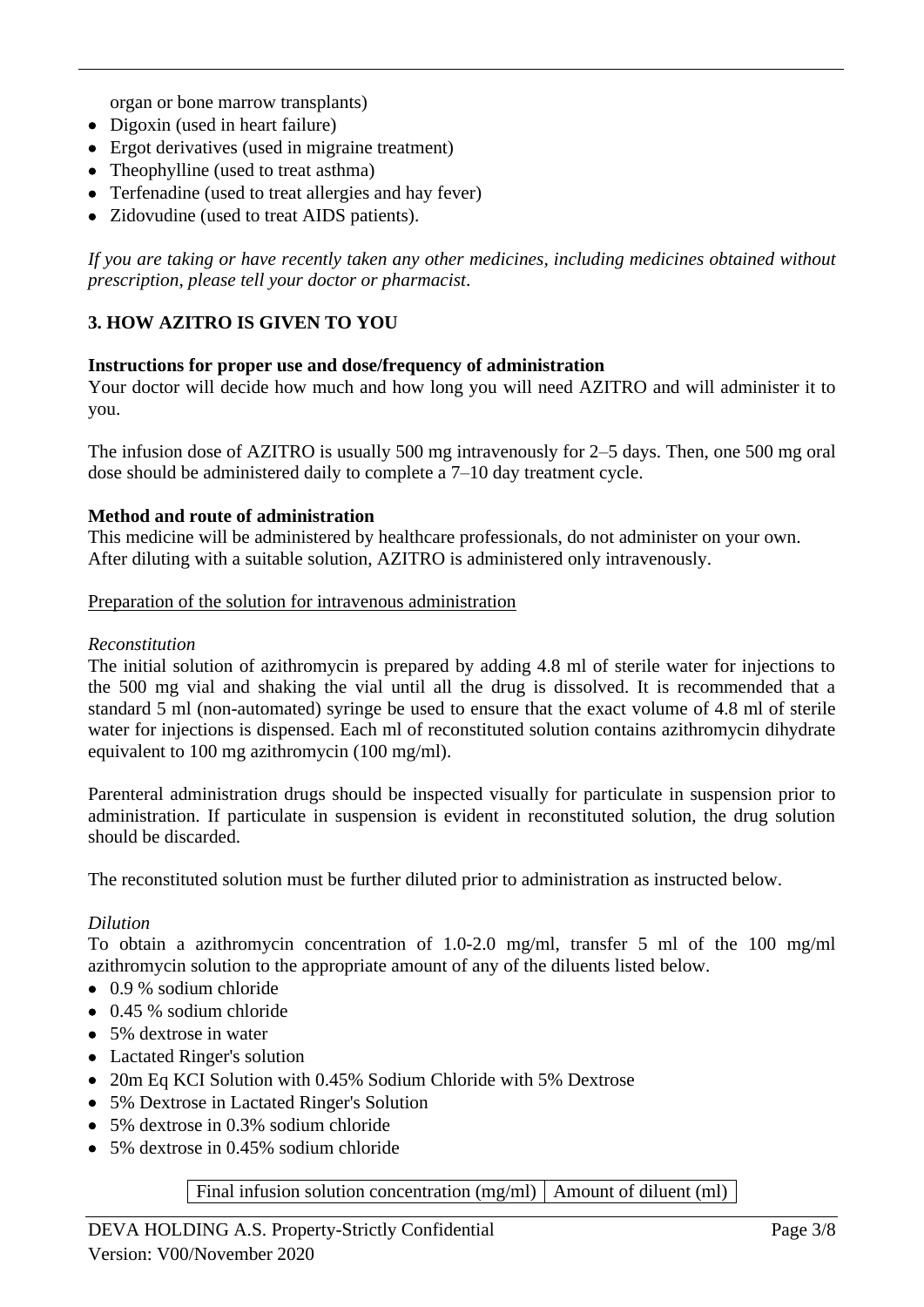| $1.0 \text{ mg/ml}$ | 500 ml |
|---------------------|--------|
| $2.0 \text{ mg/ml}$ | 250 ml |

It is recommended that a 500 mg dose of AZITRO, diluted according to the instructions above, be administered as an intravenous infusion over at least 60 minutes.

No other drugs should be added to the AZITRO solution and simultaneous infusion should not be administered from the same intravenous line.

# **Different age groups**

ONLY FOR ADULTS

## **Use in children**

In controlled clinical trials, azithromycin was given orally to children aged 6 months to 16 years. The safety and efficacy of intravenous azithromycin in children younger than 16 years has not been determined.

## **Use in elderly**

Dose adjustment is not required in elderly patients.

## **Special conditions**

## **Kidney failure**

No dosage adjustment is recommended for subjects with mild to moderate kidney failure. Caution should be exercised when azithromycin is administered to subjects with severe kidney failure.

#### **Liver failure**

It should be used with caution in patients with severe liver failure.

*If you have the impression that the effect of AZITRO is too strong or too weak, talk to your doctor or pharmacist.*

## **If you are given more AZITRO than you should**

Since this drug will be administered by healthcare professionals, it is unlikely that you will be given more or less medication than necessary.

In case of overdose, you may experience more side effects. Your doctor will give you the appropriate treatment for these side effects.

*If you think you have been given more AZITRO than you should, consult your doctor or pharmacist.*

## **If you forget to take AZITRO**

Since AZITRO will be administered by healthcare professionals, necessary measures will be taken to prevent this.

*Do not take a double dose to make up for a forgotten dose.* 

## **If you stop taking AZITRO**

When the treatment is terminated without your doctor's consent, not all of the bacteria causing the infection may die. Thus, the infection is not completely treated or can recur.

*If you have any further questions about the use of this product, ask your doctor or pharmacist for advice.*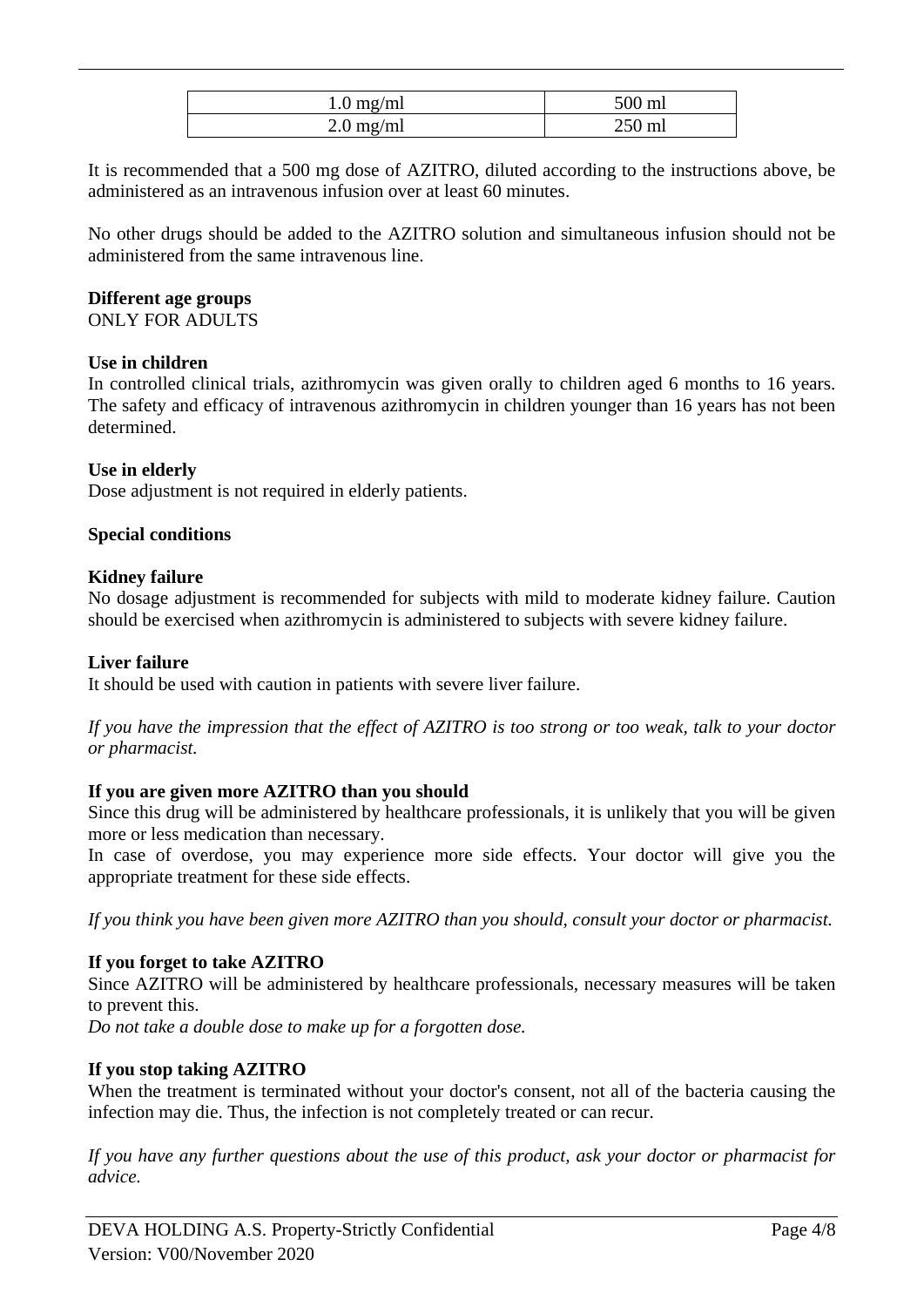# **4. POSSIBLE SIDE EFFECTS**

Like all medicines, AZITRO may cause side effects in people sensitive to the ingredients. Side effects are classified in the following frequencies:

| Very common | : affects at least 1 in 10 patients            |
|-------------|------------------------------------------------|
| Common      | : affects 1 to 10 patients in 100              |
| Uncommon    | : affects 1 to 10 patients in 1000             |
| Rare        | : affects 1 to 10 patients in 10.000           |
| Very rare   | : affects less than 1 patient in 10,000        |
| Unknown     | : cannot be estimated from the available data. |

# **If you get any of the followings, stop using AZITRO and contact your doctor or go to your nearest hospital emergency department IMMEDIATELY:**

## **Common:**

- Rash, itching, hives on the skin,
- Diarrhea (usually bloody and slimy), stomach pain and fever.

#### **Uncommon:**

- Swelling on the face, lips, tongue, or anywhere on the body; shortness of breath; wheezing or difficult breathing.
- Yellowing of the eyes and skin (jaundice).
- Chest pain.
- Fainting.
- Fits (seizures).

These are all very serious side effects. If you have any of these, it means that you have serious allergy to AZITRO. You may need urgent medical attention or hospitalization.

#### **Inform your doctor STRAIGHT AWAY or go to the nearest hospital emergency department if you notice any of the following side effects:**

#### **Common**

- Severe persistent diarrhea
- Itching
- Hives, itching or skin rash

#### **Uncommon**

- Fast or irregular heartbeat
- Loss of sensitivity or sensation, especially on the skin
- Increased bowel movements or blood in urine
- Frequent and uncomfortable signs of infection, such as fever, severe tremors, sore throat or mouth ulcers
- Aggressive reactions, irritability, restlessness or anxiety
- Severe (upper) stomach pains, often with nausea and vomiting

#### **Rare**

- Sunburn symptoms that occur in less time than usual, such as redness, swelling, or blisters
- Easier bleeding or bruising than usual, reddish or purplish spots under the skin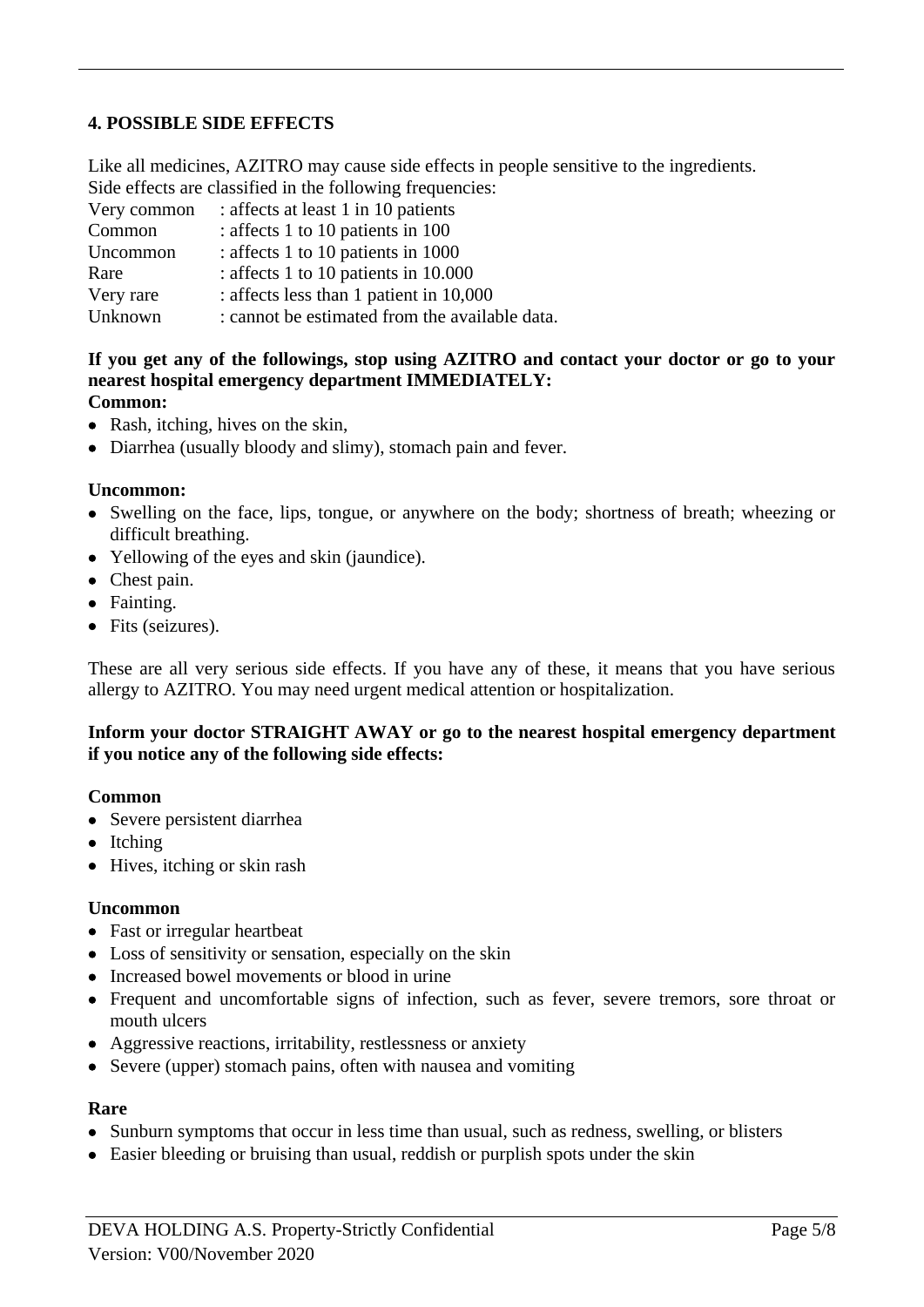These are all serious side effects. You may need urgent medical attention.

# **If you notice any of the following side effects, tell your doctor:**

## **Common**

- Pain and inflammation on the local injection site and pain during infusion
- Vaginal infection (thrush) sore and itchy vagina and/or white discharge
- Nausea (feeling sick), vomiting, stomach pain
- Skin rash

# **Uncommon**

- Thrush in the mouth white, hairy, sore tongue and mouth
- Loss of taste, indigestion, flatulence, increased bowel movements
- Dizziness/vertigo (dizziness caused by inner ear disorders), headache
- Fatigue, drowsiness, exhaustion
- Muscle or joint pain
- Hearing loss or tinnitus
- Change in taste and smell

These are all mild side effects of AZITRO.

## Reporting of side effects

If you get any side effects including any possible side effects not listed in this leaflet, talk to your doctor, pharmacist or nurse. You can also report side effects directly to Turkey Pharmacovigilance Center (TÜFAM) via clicking on the icon of 'Side Effect Reporting for Medicines' at [www.titck.gov.tr](http://www.titck.gov.tr/) or calling +90 800 314 00 08 as the line of side effect reporting.

By reporting side effects you can help provide more information on the safety of this medicine.

*If you notice any side effects not listed in this leaflet, please tell your doctor or pharmacist.*

# **5. HOW TO STORE AZITRO**

*Keep AZITRO out of reach and sight of children in its original package.*

Before reconstitution, store the vial at room temperature below  $30^{\circ}$ C in its original package.

AZITRO, after dilution to 1 mg/ml or 2 mg/ml according to the instructions with solutions given below, is chemically and physically stable for 24 hours, when stored below 30°C and for 7 days when stored between 2-8°C.

- 0.9 % sodium chloride
- 0.45 % sodium chloride
- 5% dextrose in water
- Lactated Ringer's solution
- 20m Eq KCI Solution with 0.45% Sodium Chloride with 5% Dextrose
- 5% Dextrose in Lactated Ringer's Solution
- 5% dextrose in 0.3% sodium chloride
- 5% dextrose in 0.45% sodium chloride

# **Use in line with the expiry date.**

Do not use AZITRO after the expiry date which is stated on the package.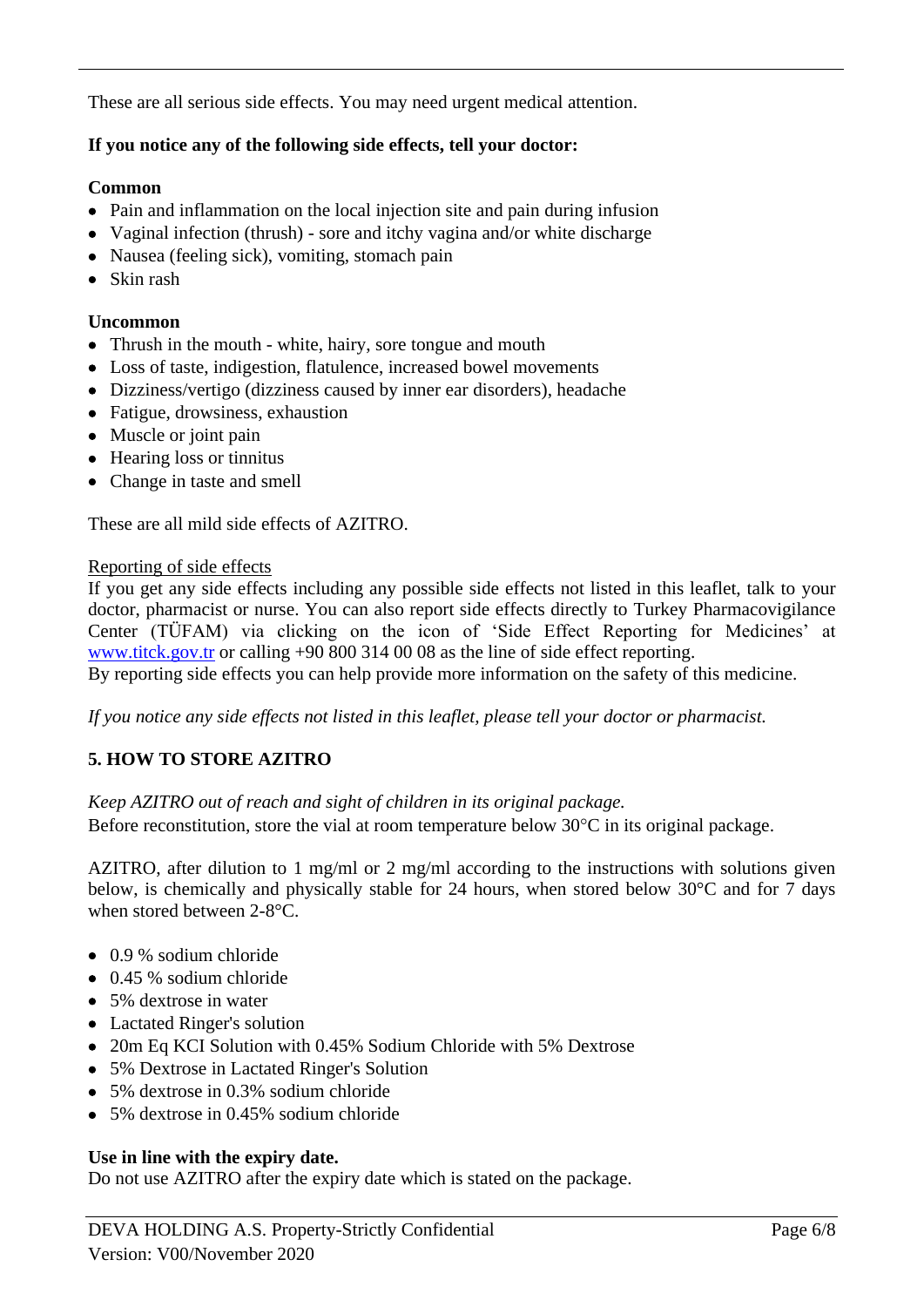If you notice any defects on product and/or its package, do not use AZITRO.

Do not throw away any medicines via wastewater or household waste. Ask your pharmacist how to throw away medicines you no longer use. These measures will help protect the environment.

# *Marketing Authorization Holder:*

DEVA Holding A.Ş. Halkalı Merkez Mah. Basın Ekspres Cad. No: 1 34303 Küçükçekmece - ISTANBUL/TURKEY

# *Manufacturing site:*

DEVA Holding A.Ş. Dumlupınar Mahallesi. Ankara Caddesi No: 2 Kartepe - KOCAELI/TURKEY

*This leaflet was approved on 10.09.2019.*